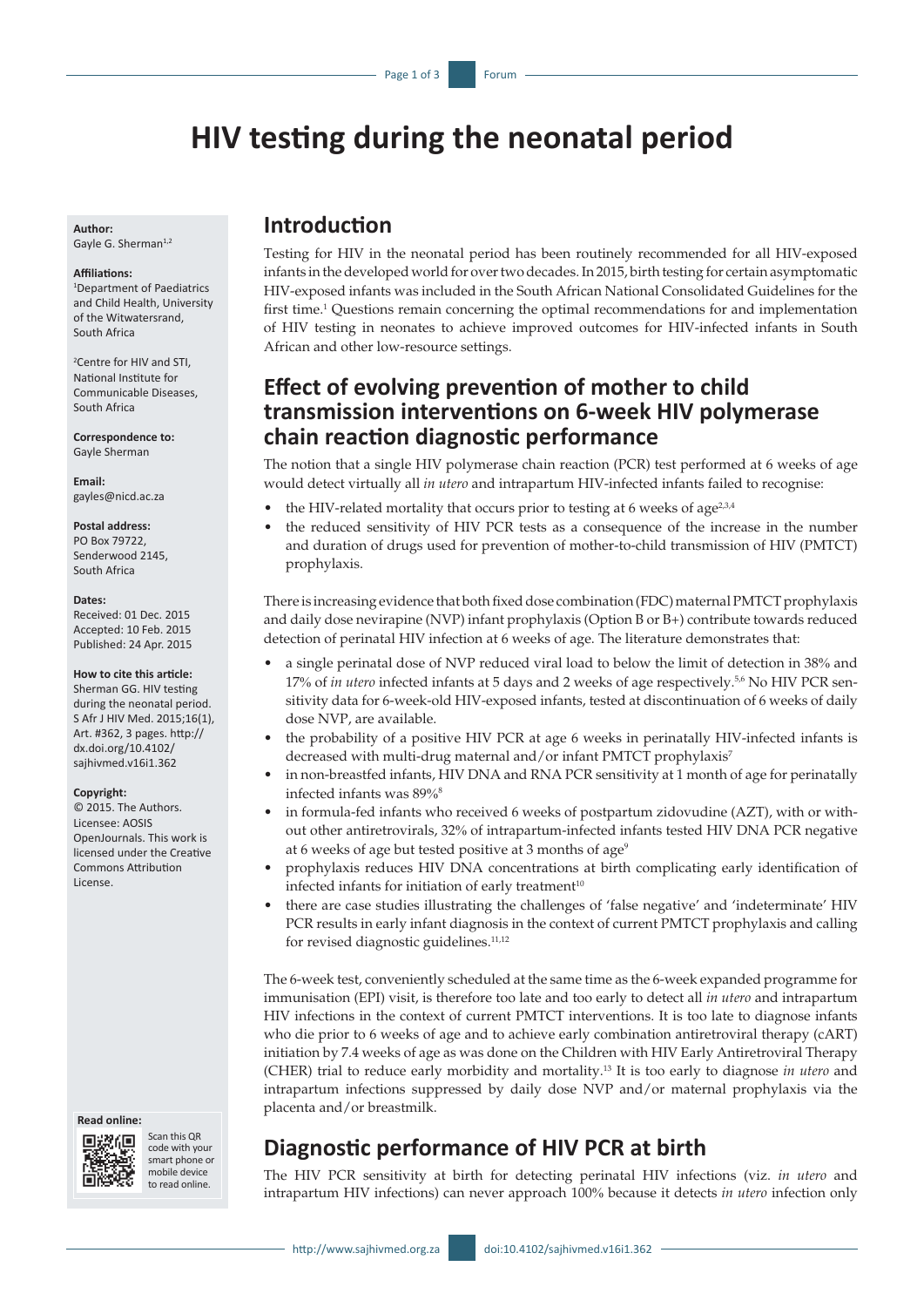and cannot detect intrapartum infection, namely an infection transmitted at the time of labour and delivery and essentially in the window period at birth. Prior to the implementation of PMTCT and the use of standardised HIV assays, Dunn et al.'s meta-analysis demonstrated that 38% of all perinatal infections were detectable at birth.14 With World Health Organization (WHO) Option A prophylaxis and a single dose of NVP at birth for infants, Lilian et al. demonstrated that 76% of all early HIV infections were detectable at birth.15 This increase was attributed to more sensitive viral detection assays and a proportional increase in *in utero* to intrapartum infections as a result of PMTCT prophylaxis targeting intrapartum infections during late pregnancy and delivery. As the majority of women deliver in health facilities in South Africa, identifying all HIV-infected women at delivery coupled with birth HIV PCR testing would yield three-quarters of all perinatal HIV infections with close to 90% coverage.

With Option B or B+ including daily dose NVP for 6 weeks to the infant, the ratio of *in utero* to intrapartum infections detectable at birth and 6 weeks of age is not known but is likely to be similar to Option A.

### **When should birth and early neonatal HIV PCR be considered?**

Because HIV testing of neonates is not performed unless a neonate is symptomatic, the HIV-related neonatal mortality rate in South Africa is unknown. In the presence of vertical transmission and without a birth diagnosis, it is neither possible to detect neonatal HIV infection nor to reduce HIV-related neonatal mortality by initiating antiretroviral therapy. Approximately 20% of infants known to be HIV-infected at birth in Johannesburg either died or were lost to follow-up by the time that 6-week HIV PCR testing was conducted.4

Modeling the ideal timing of HIV PCR tests in early infant diagnosis for South Africa,<sup>16</sup> considering birth, 6-, 10- and 14-week EPI visits, demonstrated that:

- when using 1 HIV PCR test, the same number of HIV-infected infants are identified when testing at birth or at 6 weeks of age
- when using 2 HIV PCR tests, the most HIV-infected infants can be identified by testing at birth and 10 weeks of age.

Additional evidence for the assumptions made in the model would assist in refining the optimal timing of HIV PCR tests.

The 2014 South African National Consolidated Guidelines recommend targeted birth testing, namely HIV PCR testing of only those HIV-exposed neonates identified as being at high risk of HIV transmission.<sup>1</sup> 'High risk' includes all premature (born before 37 weeks' gestational age), low birth weight (LBW < 2500 g) or symptomatic HIV-exposed neonates and those born to women who were unbooked or

received a late diagnosis of HIV (e.g. at delivery) or received < 4 weeks of antiretroviral PMTCT prophylaxis or had viral loads > 1000 copies per millilitre or were co-infected with tuberculosis during pregnancy. The Western Cape PMTCT guidelines also recommend targeted birth testing that include additional and slightly modified high-risk factors.<sup>17</sup> These high-risk factors predict vertical transmission but not necessarily *in utero* transmission, and therefore the birth HIV PCR test may be negative.

Universal birth testing of all HIV-exposed infants may be simpler to implement than targeted birth testing. The cost of performing two early HIV PCR tests, to detect *in utero* and intrapartum infections, on every HIV-exposed infant can be offset by following 2010 WHO guidelines to use HIV rapid tests (HRT) from 9 months of age.<sup>18</sup> As the majority of HIV-exposed, uninfected infants demonstrate seroreversion by 9 months of age by testing HRT negative, only those with positive HRT would require HIV PCR tests.19 This approach reduces the number of HIV PCR tests required for symptomatic infants or those requiring testing post-cessation of breastfeeding.

### **Optimal response to a birth or early neonatal HIV PCR result that is positive**

To avoid morbidity and mortality, all positive HIV PCR results require urgent action to (1) confirm the HIV-infected status on a second blood sample and (2) initiate cART. Healthcare facilities require good communication with the laboratory to access positive results within 2–7 days and systems for patient follow-up to see all HIV PCR-positive patients as soon as possible. As neonates usually return to their primary healthcare clinic and not the maternity unit for follow-up after birth, ensuring that birth HIV PCR test results reach patients will be pivotal to successful implementation of birth testing. Point of care (POC) HIV diagnosis would facilitate same-day identification of HIV-infected neonates.

The results of the second, confirmatory viral detection assay should not delay cART initiation but should be obtained as early as possible because, once cART is initiated, it becomes progressively more difficult to detect HIV either by HIV PCR or viral load testing. The availability of two different POC assays for detection of HIV would facilitate same-day identification and confirmation of HIV infection in neonates.

## **Further testing if birth or early neonatal HIV PCR test result is negative**

If the birth HIV PCR test is negative, an HIV PCR test at 10 weeks of age is recommended to detect as many cases of intrapartum infection as possible. If the HIV PCR test is repeated at 6 weeks of age, as per national guidelines,<sup>1</sup> fewer